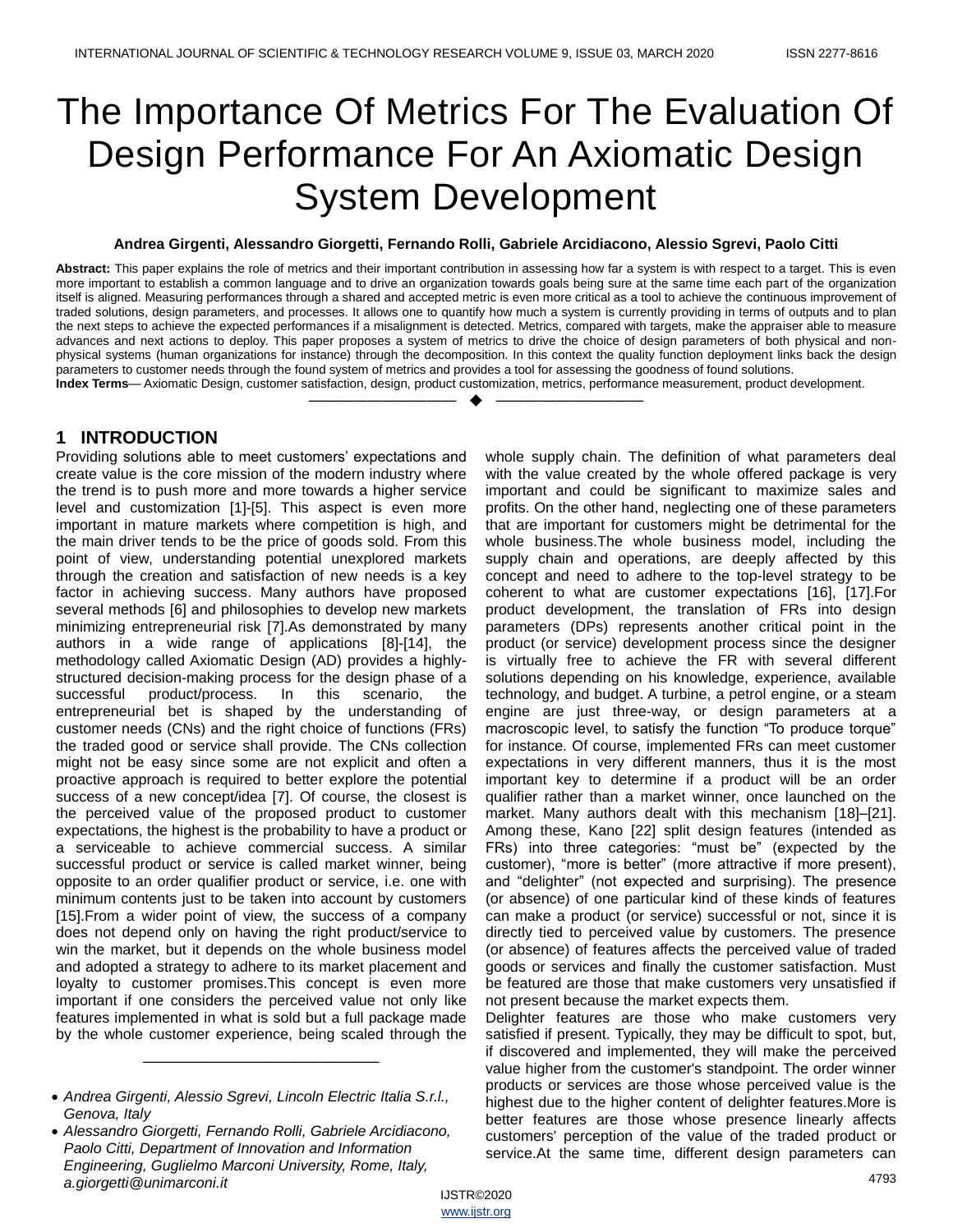achieve the same FR differently, providing more or less perceived value.Notwithstanding its importance, understanding the right and most innovative set of FRs is not enough to win competitors and the market since the designed solutions might not be able to meet expected performance or not be able to perform enough.A business needs to define what adds value from the customers' perspective in order to be run successfully. Once this has been spotted, scales to measure performance are needed, and goals need to be set. A key characteristic of any metrics is that they have to be shared, understood and accepted by all individuals that are interested in measuring the achievement level of a function or the efficacy of a deployed solution. As a common measuring scale, metrics are a tool to communicate and share ideas among functions within an organization or through the whole supply chain (several organizations). This paper deals with the need to set of metrics that are parameters that define measures of performance at all levels, being scaled down from the highest strategy until the most straightforward and most operative operation.

# **2 MATERIALS AND METHOD**

#### **2.1 Metrics as a way to measure performance within a customer-oriented system**

Metrics are meant to measure the design performance with respect to the FR to be achieved because they provide a scale to quantify the distance from a fixed target.In this context, the object of design is not just a found technical solution but rather any engineered system in its most extensive meaning that considers, for example, accounting human organizations, services, business models, material management, social systems till the above mentioned technical design.In the same manner, internal or external customers can be all the stakeholders that have interests in a certain operation o towards which a function of the considered system is addressed.On the other hand, the tolerance definition is as important as the definition of the right metric itself; it represents the reference to measure the fulfillment rate of that function able to optimize the customer needs. Maximum and minimum values, between a metric can range, also define the acceptable level of attended performance, being at the same time a thermometer of customer satisfaction.The need to measure results brought by human activity is implicit in the business management from the highest level to the lowest one. This is the reason why in each function, office, or

operation, metrics are defined, monitored and assessed. FRs and DPs can be scaled with a top-down logic and in the same way, metrics can be scaled top-down from the strategy level to the middle management one in a private company for instance.For example, If we consider a mechanical device, a high-level metric could be the number of its sales. A high-level DP is a technical solution to accomplish a function (high-level FR) that solves a need (CNs). Like FRs and DPs can be further split, being translated in more specific and technical parameters, metrics can be split accordingly to define how a single function is fulfilled.From this point of view, we can define a metrics tree where the highest top-level indicator (Top MTR) is decomposed in more simple ones, according to Figure 2. An FR, both at the highest and lower levels, is satisfied by a DP at the same level. Both can be split into lower FRs and DPs that are tied each other [23]. Metrics at the same level of decomposition (MTRs) mean how much a specific DP fulfills the corresponding FR with respect to a given target. The fulfillment of expectations according to a set measuring scale can be assessed and quantified for each couple FR/DP in an uncoupled design or for a whole group of DPs that depend on an FR in a coupled design.The efficacy of a particular DP in fulfilling its corresponding FR can be defined as a function of the information content of the DP itself (or of the whole design from a wider standpoint). The higher is the efficacy of the provided solution, the lower is its information content, until being able to spot the best design as the one that has the lowest information content [20]. Than, metrics make it possible to interpret the information content of a system as the difference between the current value and the target, providing a tool to assess how much the deployed design can fulfill FRs punctually. In other words, each metric, being a measurable parameter monitored (through time for instance) and compared with specs, accounts for the information content that is tied to a specific couple of FR/DP(s). In Figure 1 each i-th MTR assesses how much the i-th DP fulfills the corresponding i-th FR.Like FRs and DPs, metrics [24] can also be scaled through time and space. In fact, an approach to spot the most successful set of FRs for the proposed good or service takes into account the whole customer experience, including all the interactions between the stakeholders and the product/service itself through these two domains [25], [26]. Stakeholders in this context represent a wider group than just the final customer because they also include who design, assemble, sell, mount, dismantle the product/service. At the same time, the metrics definition varies as customer needs and FRs vary.



Metrics Tree: a scale to measure how much a DP accomplishes an FR

*Fig.1 Each FR is satisfied by a DP at the same level, and the corresponding metric provides a scale to measure how much that DP satisfies the FR.*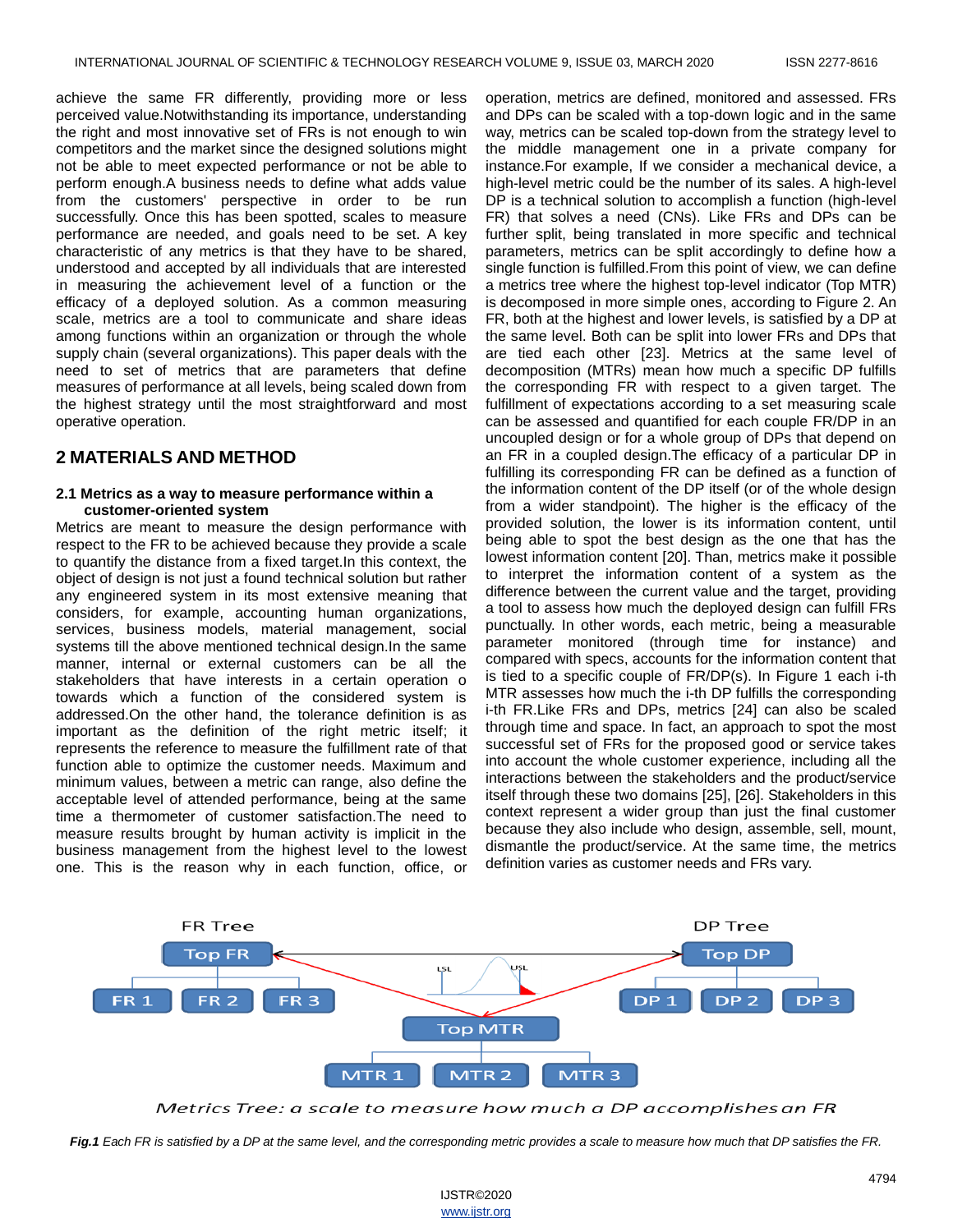During the life of the product or its use by the customer, some different needs might take place, corresponding to different FRs, DPs and hence metrics. As an example, the design of an actuator to be mounted on a pipeline in the desert shall satisfy a lot of FRs depending on its life stage during its assemblage in the workshop, commissioning on the oilfield, its service lives and finally, dismantling. The same for a car, a fridge or every traded good or service. At the same time metrics will refer to the FR achievement in several moments of the product /service life. As metrics can be scaled on time, they can also be aggregated or disaggregated through space to measure how a design requirement is fulfilled. A damper can provide different damping factors as a function of its stroke or the outer part of a crankcase, in an air-cooled engine, expels heat while the inner part holds the combustion.Metrics can also be scaled in transactional processes and through organizations, since it is pretty common strategies are deployed to lower levels using specific KPIs that are tied but different from those defined at a higher level.

#### **2.2 A practical method to define metrics**

#### **How to define metrics? How to make them adherent to what customers want?**

In this section, the authors will provide answers to these questions from customer-oriented organizations that put the service to customers and the spotting of their needs as a top priority [27], [28]. The focus on the creation or optimization of perceived value by customers is a mean priority for these organizations. As already stated in previous sections, this is functional to generate order winners goods or services to increase profits and assure the long term stability of the company on the market [29].Since metrics define what is worthwhile to be monitored and assessed, the most reasonable goal for a customer-oriented organization is to link metrics with what its customers need or, in other words, what provides them value.This is the reason why the proactive search and understanding of customer needs are crucial for similar companies, often having dedicated functions like customer relationship management [15], [30], [31].The quality function deployment (QFD) is a well-known method to collect customer needs and to translate them into functional requirements, technical parameters that basically are metrics to optimize for achieving the maximum customers' satisfaction and finally DPs.Customer needs, in the Business-to-Consumer (BTC) environment, are often stated in non-technical terms; hence the translation in technical parameters is firstly required. This translation deals with the spotting of the technical KPIs that recall at best what customers expressed and that mostly is tied with it. In Business-to-Business environments or when customers are internal (the top management of a company, investors, or expert technicians of the dealt field) some CNS can be expressed directly through technical parameters.The QFD can be a structured and well-defined way to define correlations among one domain and the following. On the other hand, one of the main parts of the QFD is the correlation matrix, where correlations among inputs and outputs are

usually accounted giving a three-level numerical score depending on the strength of the correlation itself.This matrix, being a part of the QFD, is very similar to the design matrix, and this latter can be derived from the first one through a criterion like taking into account only strong correlations or only the strong and the medium ones for instance.As a second step, the shift from the FRs domain to the DPs one might be sometimes based on the experience of the designer [14], or it can be managed through the same QFD/design matrix. The identification of the best set of DPs can be achieved carrying out first the design matrix among FRs and MTRs. In fact, the MTRs can be used to drive the design that needs to maximize or minimize the specific metric or KPI focusing on what is technically important for the customer. The technical KPI that is found through this second design matrix is a noun; often a measurable physical parameter in engineering systems (mechanics, electronics, etc.), financial indicators (the operative margin, the ROI etc. for investors), process parameters (Overall Equipment Effectiveness, Cp, Cpk [32], etc.) and many others depending on the specific field of application.

### **3 CASE STUDY**

Let us consider an example dealing with a manufacturing process and the translation of CNs in FRs, without claiming to be exhaustive. In the dealt example the customer is internal since CNs may represent needs from investors, managers or other people able to decide and act directly on the manufacturing process within the company.The FRs can be derived through a QFD (omitted in this text), marking strong, average or weak correlations respectively with 9, 3 and 1. The design matrix can summarize these scores, just marking correlations through an "X" where they satisfy a particular criterion. Table 1 shows the QFD correlation matrix, highlighting the strength of correlations; 9 means strong, 3 means average, 1 means weak and 0 means none.The design matrix can be derived from the QFD, one marking just strong and medium correlations. Where weak or absent correlations are present none is reported.

| <b>TABLE 1</b>                                     |
|----------------------------------------------------|
| <b>OFD CORRELATION MATRIX BETWEEN CNs AND FRs.</b> |

| FRs<br><b>CNs</b>                   | To make the process<br>cheaper | To lower scraps | To exploit more available<br>equipment | To increase service for<br>customers |  |  |
|-------------------------------------|--------------------------------|-----------------|----------------------------------------|--------------------------------------|--|--|
| Reduced<br>operative<br>expenses    | 9                              | 1               | $\mathbf{1}$                           | O                                    |  |  |
| Reduced scraps                      | 9                              | 9               | o                                      | O                                    |  |  |
| Higher use of<br>equipment          | 9                              | 3               | 9                                      | $\mathbf{1}$                         |  |  |
| Timing deliveries<br>and few delays | 9                              | 3               | 9                                      | 9                                    |  |  |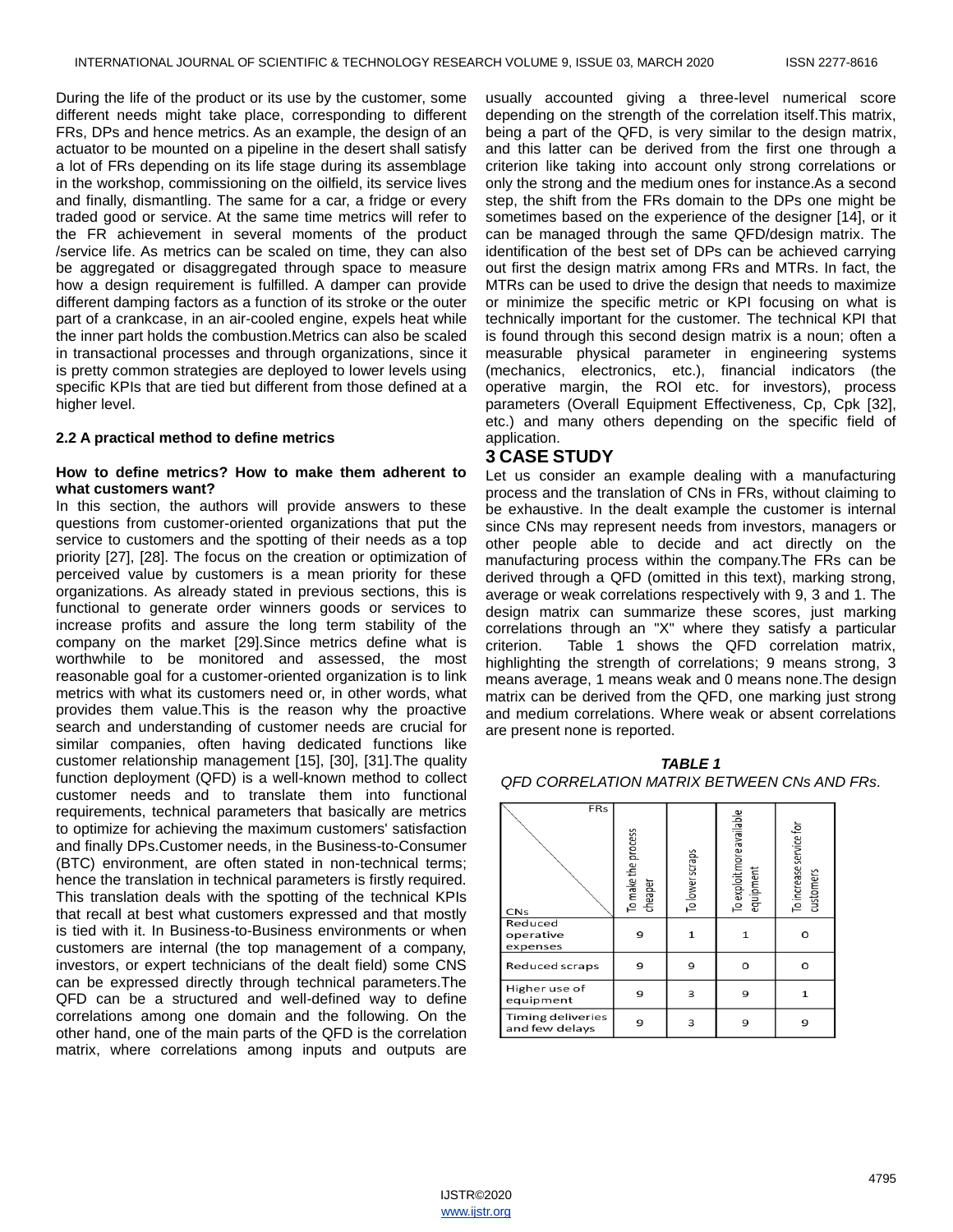*TABLE 2 DESIGN MATRIX BETWEEN CNs AND FRs DOMAINS*

| <b>FRs</b><br><b>CNs</b>            | process cheaper<br>To make the | To lower scraps | To exploit more<br>available<br>equipment | To increase service<br>for customers |
|-------------------------------------|--------------------------------|-----------------|-------------------------------------------|--------------------------------------|
| Reduced<br>operative<br>expenses    | x                              |                 |                                           |                                      |
| Reduced scraps                      | x                              | X               |                                           |                                      |
| Higher use of<br>equipment          | x                              | X               | x                                         |                                      |
| Timing deliveries<br>and few delays | x                              | X               | x                                         | X                                    |

At this second step, the translation from FRs to the MTRs domain is required to spot the measuring scale to assess the goodness of DPs. The goodness of a found DP is the minor amount of information content, i.e. the minor distance between the current value of the metric and its target. In the dealt example the design matrix to switch from the FRs domain to the MTRs one is shown in Table 3:

*TABLE 3 DESIGN MATRIX TO SHIFT FROM THE FRs DOMAIN TO THE MTRs ONE.*

| KPI (MTRs)<br>FRs                         | Conversion Cost | Sigma level, Cp,<br>Cpk | OEE | Lead time |
|-------------------------------------------|-----------------|-------------------------|-----|-----------|
| To make the<br>process cheaper            | Χ               |                         |     |           |
| To lower scraps                           | Χ               | Χ                       |     |           |
| To exploit more<br>available<br>equipment | Χ               | Χ                       | Χ   |           |
| To increase<br>service for<br>customers   | Χ               | Χ                       | Χ   | Χ         |

While FRs can be expressed in a quite general manner, especially at higher levels of decomposition, metrics are very focused on specific aspects and are very technical. This makes the designer aware of what parameters he needs to take into account to develop the design (DP).One can hence consider the intermediate MTRs tree between the FRs one and the DPs one to help the designer to spot DPs. In other terms, during the setting of design solutions (i.e., the design parameters), the designer needs to answer to how to optimize values for spotted metrics, keeping into account eventual constraints, often economical, technological or derived by the product position on the market.At the same time, the MTRs tree can be used in the opposite way providing a list of parameters to measure how much a given design satisfies a set of FRs and to estimate their distance from targets, accounting for the information content. Table 3 could be hence rearranged in the following way to account for this twofold relationship with FRs and DPs, previously shown in Fig.1.Table 4 introduces those parameters that according to designer knowledge and experience affect found MTRs. Their actual impact on FRs will be measured in a second phase through the same MTRs tree.In the deal example shown through Table 4, desired functions are translated in design parameters that have an impact on the found KPIs. The conversion cost is the metrics to take into account in order to make the process cheaper. Since conversion cost is the sum of both the labor and the overhead costs, three possible highlevel parameters to work on are wages, utilities, and product design that may require a more complex manufacturing process due to needed machining.The capability of a process to perform within assigned specs is accounted through two metrics: the Cp and Cpk. They account respectively, for process variation in respect with specs and its shift from the target. Two high-level DPs that may affect these metrics are the implementation of procedures and standard work for manual operations and the use of automation. In this way, both the FRs and DPs trees can be decomposed further in more detailed functions and design parameters. These can be inspired and measured through more detailed metrics accordingly.When the design is wholly defined till its lowerlevel details and the system is implemented, its performance can be appraised comparing the achieved value of each metric with its target and the corresponding tolerance according what seen in paragraph 2.1.

#### *TABLE 4*

IJSTR©2020 www.ijstr.org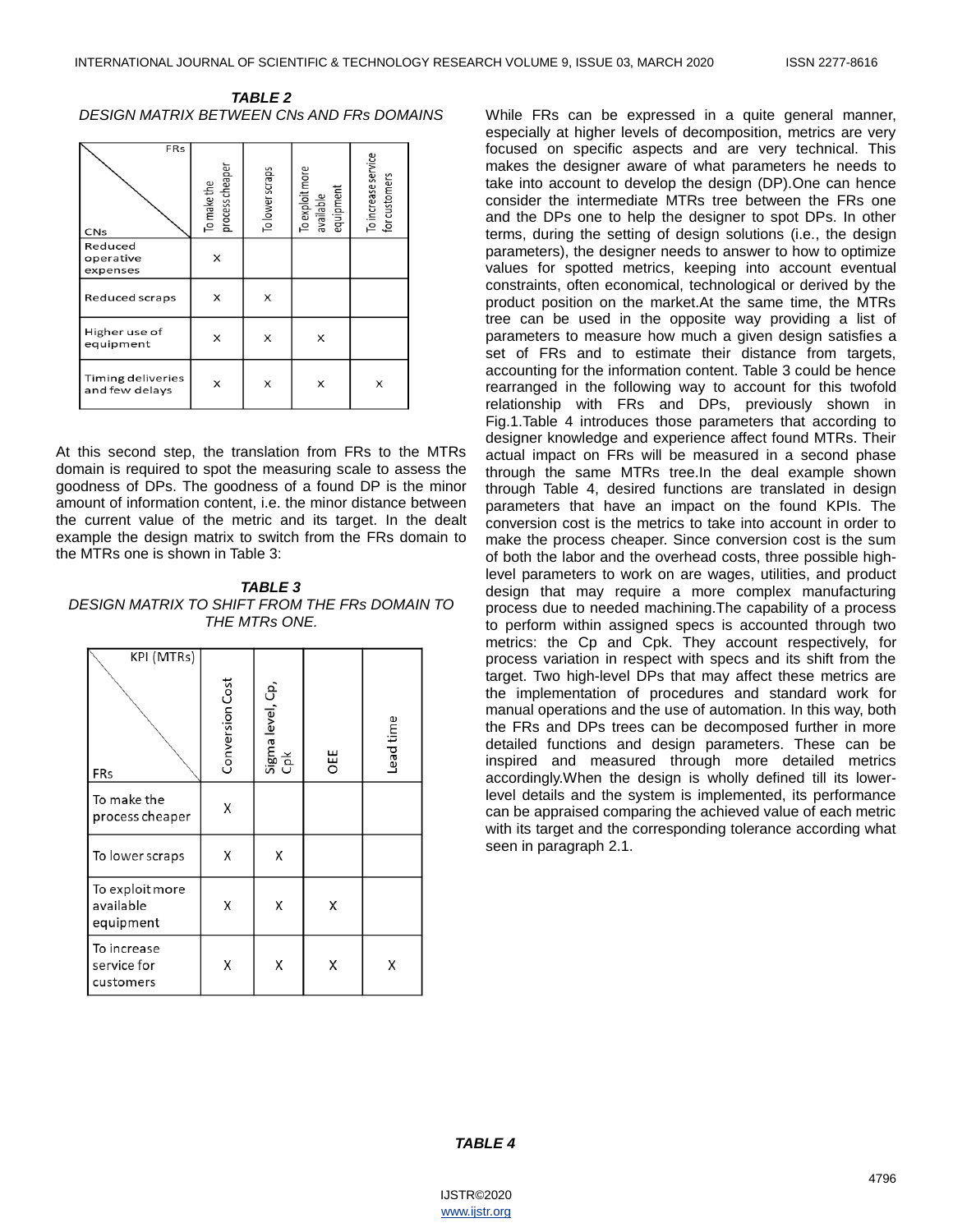| KPI (MTRs)                             | Conversion Cost |                          | Sigma level, Cp, Cpk      |                                 | OEE        |                              | Lead time         |                       |                 |
|----------------------------------------|-----------------|--------------------------|---------------------------|---------------------------------|------------|------------------------------|-------------------|-----------------------|-----------------|
| <b>DPs</b><br>FRs                      | Wages           | consumption<br>Utilities | Simpler product<br>design | Procedures and<br>standard work | Automation | Real-time data<br>collection | Assigned priority | Domestic<br>Suppliers | Sales Forecasts |
| To make the process<br>cheaper         | Χ               | Χ                        | Χ                         | Χ                               | Χ          |                              |                   |                       |                 |
| To lower scraps                        |                 |                          | Χ                         | X                               | Χ          |                              |                   |                       |                 |
| To exploit more<br>available equipment |                 |                          |                           |                                 |            | Χ                            | Χ                 |                       |                 |
| To increase service<br>for customers   |                 |                          |                           |                                 |            |                              |                   | Χ                     | Χ               |

#### *DESIGN MATRIX TO SHIFT FROM THE FRs DOMAIN TO THE DPs ONE.*

# **4 CONCLUSION**

This paper reviews the twofold role of metrics as a key driver to set design parameters and an appraisal scale to assess the fulfillment of desired functions.Both these two roles are critical in order to win the competition in modern markets where perceived value by customers due to the right combination of product features with the right price according to the market positioning is the key to deploy order winner products and set a sustainable and profitable business. Some tools with a customer-oriented approach, like the QFD, can be helpful in order to spot functions and metrics directly tied with customers' preferences, to maximize the probability to succeed. The correlation matrix of the QFD allows one to obtain the design matrix through a customized skimming criterion that links DPs to FRs through found metrics. The proposed method can be a valid tool for the designer to spot DPs through a systematic approach and have a base for judging the goodness of found solutions.

### **REFERENCES**

- [1] Du, X, Jiao, J, Tseng, M.M. (2006). Understanding customer satisfaction in product customization. International Journal of Advanced Manufacturing Technology;31:396–406.
- [2] Purwati, A.A. Hamzah, M.L. (2019). Total service quality management and it's impact on customer satisfaction and

loyalty of online transportation in Indonesia", International Journal of Scientific and Technology Research, 8(11), 1066-1070.

- [3] Musmedi, D.P. Prasodjo, A. (2018), Consumer perception on imported franchise restaurants in Jember district: Product quality, customer satisfaction, and brand loyalty, International Journal of Scientific and Technology Research, 7(4), 206-210.
- [4] Tseng, M.M., Du, X. (1998). Design by Customers for Mass Customization Products. CIRP Annals. 47:103–106.
- [5] Setyowati, T., Fadah, I. (2018). Differentiation competitive strategy in winning smes advantage at creative industry in Jember, International Journal of Scientific and Technology Research. 7(2), 165-169.
- [6] Kim, W.C., Mauborgne R. (2014). Blue ocean strategy : how to create uncontested market space and make the competition irrelevant.
- [7] Girgenti, A., Pacifici, B., Ciappi, A., Giorgetti, A.. (2016). An Axiomatic Design Approach for Customer Satisfaction through a Lean Start-up Framework. Procedia CIRP. 53.
- [8] Suh, N.P.. (2001). Axiomatic design: Advances and applications. Oxford University Press, New York.
- [9] Suh, N.P., (2005). Complexity: Theory and Applications, Ed. Oxford University Press.
- [10] Arcidiacono, G., Matt, D.T., Rauch, E. (2017). Axiomatic Design of a Framework for the Comprehensive Optimization of Patient Flows in Hospitals, Journal of Healthcare Engineering, 2017(3), 1-9.